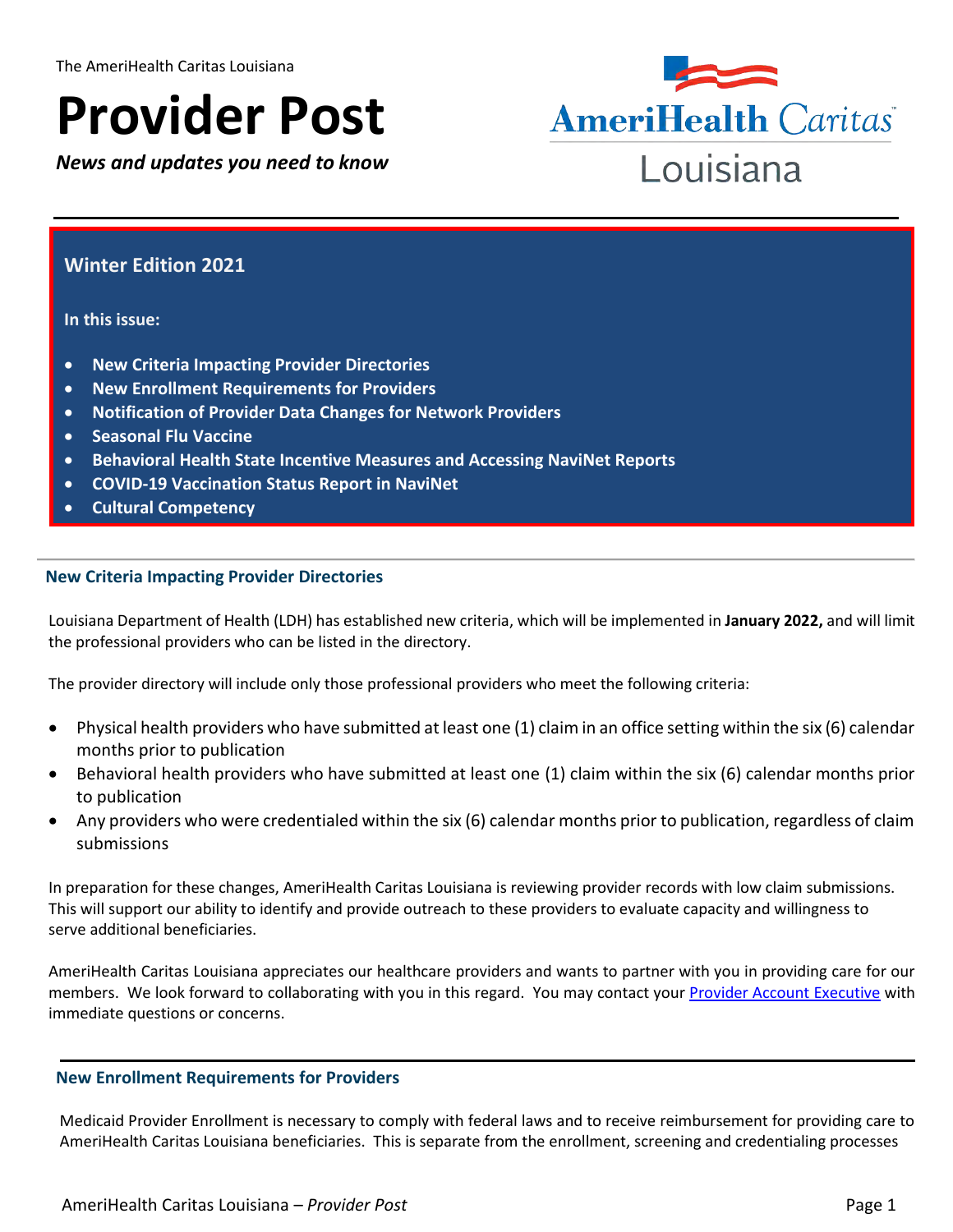completed to join the AmeriHealth Caritas Louisiana provider network. Managed care providers must still be enrolled, credentialed and contracted in keeping with AmeriHealth Caritas Louisiana requirements.

Gainwell, the state's fiscal intermediary and current provider enrollment vendor, sent providers an invitation to the mailing address on file when it was time for the providers to enroll through the portal. If a provider had filed a claim with Louisiana Medicaid in the last 18 months, they should have received a letter.

Due to the large volume of enrollments, Gainwell staggered invitations to avoid overwhelming the system. MCO-only providers should have received their invitations between August 2 and September 6, 2021. The invitation included instructions on how to access the portal, as well as training resources for providers and their enrollment staff.

Providers must log in and submit an application through the Medicaid Provider Enrollment Portal by March 31, 2022 to continue receiving Medicaid reimbursement. Claims denials for providers who have not enrolled are expected to begin April 1, 2022.

Gainwell has added an additional way for providers to communicate with them for Provider Enrollment issues related to the portal: **louisianaprovenroll@gainwelltechnologies.com**.

Providers with questions can find additional information on the [Medicaid provider enrollment webpage.](https://ldh.la.gov/index.cfm/page/4125) If providers encounter any issues or did not receive their portal invitation within the specified timeframe, they should contact the Gainwell call center at (833) 641-2140, Monday – Friday between the hours of 8 a.m. and 5 p.m.

#### **Notification of Provider Data Changes for Network Providers**

Providers who wish to update office information including personnel changes, remittance addresses, service location addresses, and telephone and facsimile numbers should utilize th[e Provider Change Form](https://www.amerihealthcaritasla.com/pdf/provider/resources/forms/provider-change-form.pdf) for sending notification of changes to AmeriHealth Caritas Louisiana. The Provider Change Form may be emailed to [network@amerihealthcaritasla.com.](network@amerihealthcaritasla.com)

As an additional option, changes may be submitted through our secure Provider Portal, [NaviNet](http://www.navinet.net/).

If additional assistance is required, providers may contact their assigne[d Provider Account Executive.](https://www.amerihealthcaritasla.com/pdf/provider/account-executives.pdf)

#### **Seasonal Flu Vaccine**

The Centers for Disease Control and Prevention (CDC) and the American Academy of Pediatrics (AAP) recommend annual influenza vaccination for most people 6 months of age and older. Vaccination is especially important for people with certain underlying medical conditions, pregnant women, the very young, and the elderly. We urge you to continue your efforts to vaccinate your patients against influenza. As a Professional Service Provider, your recommendation plays a critical role in a patient's decision to be immunized.

As we prepare for the 2021-2022 flu season, please review the AmeriHealth Caritas Louisiana billing instructions listed below. Participating providers may be reimbursed for administering the seasonal flu vaccine to our members.

For a list of codes, please refer to the Louisiana Medicaid Immunization Fee Schedules at [http://www.lamedicaid.com/provweb1/fee\\_schedules/feeschedulesindex.htm.](http://www.lamedicaid.com/provweb1/fee_schedules/feeschedulesindex.htm)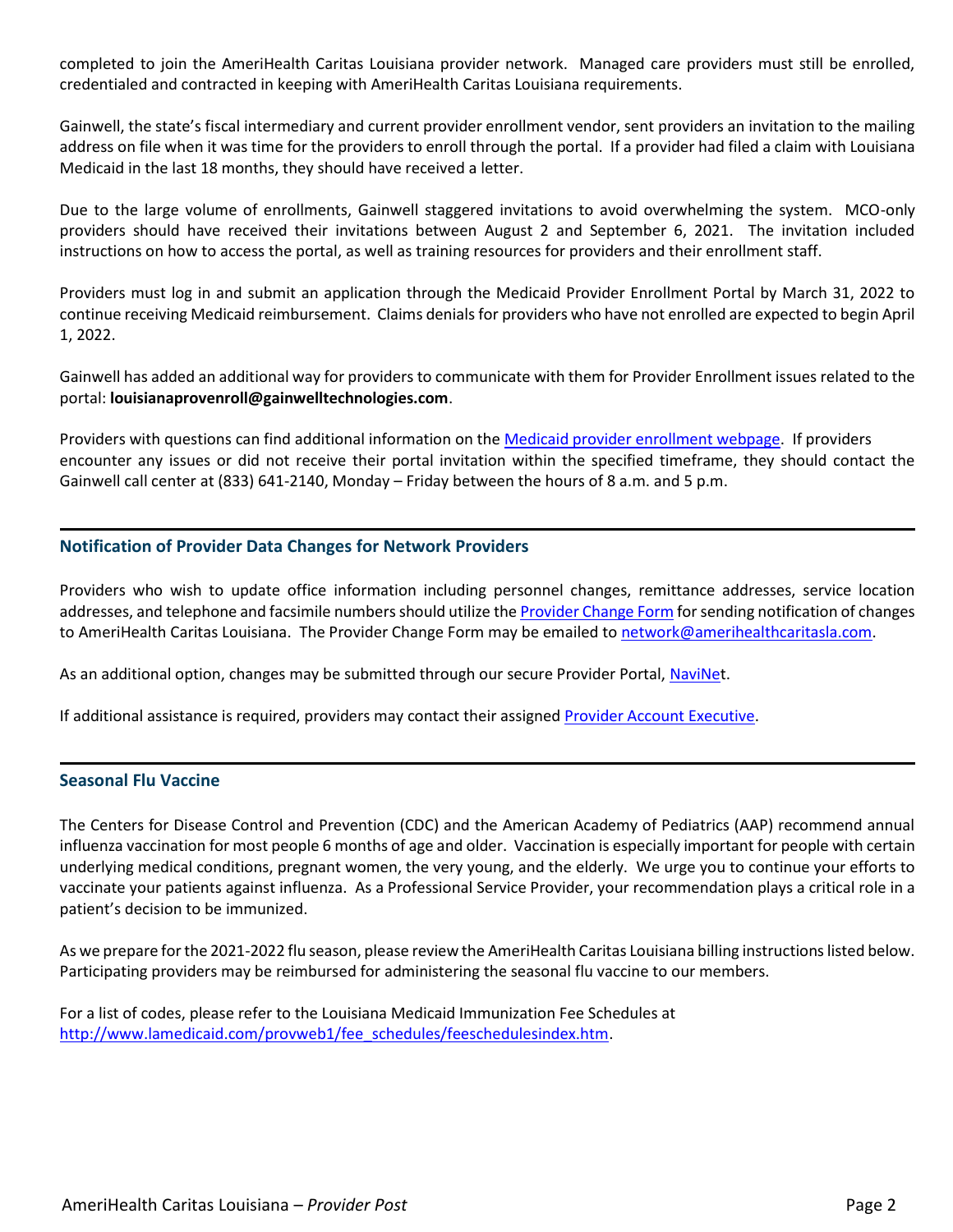#### **Behavioral Health State Incentive Measures and Accessing NaviNet Reports**

LDH Incentive Quality Measures:

#### 1. **Follow-Up After ED Visit for Alcohol and Other Drug Abuse or Dependence (FUA**)

- $\triangleright$  Members 13 years of age and older
- $\triangleright$  Principal diagnosis of Alcohol or Other Drug Abuse (AOD)
- **2. Follow-Up After Emergency Department Visit for Mental Illness (FUM)**
	- $\triangleright$  Members 6 years of age and older
	- $\triangleright$  Principal diagnosis of mental illness or intentional self-harm

Patients visiting the ED with a diagnosis of Mental Illness or Alcohol/Drug Use should have a follow-up visit **w/in 30 days** and can be seen by any practitioner. **Telehealth visits are HEDIS approved.**

*How can I identify my patients who recently visited the ED with a diagnosis of Mental Illness or Alcohol or Drug Use?* Step 1: Log into NaviNet; Workflows: Patient Clinical Documents Step 2: Filter by: Document Type; ADT Step 3: Click on *Member* to view alert

*How can I pull a NaviNet Report to identify my patients who recently visited the ED or were discharged from an inpatient stay?*

Log into NaviNet; Workflows; Report Inquiry; Clinical Reports; ER Utilization Report Log into NaviNet; Workflows; Report Inquiry; Clinical Reports; Discharge Report Rollup

For assistance with accessing the reports mentioned above, clic[k here](https://www.amerihealthcaritasla.com/pdf/provider/resources/navinet/adt-alert-user-guide.pdf) to view the **NaviNet Admission and Discharge (ADT) Alert User Guide.** 

**Notifications must be turned on in order to see ADT and other alerts -** Click on the Activity Bell in the upper-right corner; Settings; Check "Incoming Documents" and "Patient updates when running an E&B"

### **COVID-19 Vaccination Status Report in NaviNet**

AmeriHealth Caritas Louisiana is partnering with our Healthcare Providers to increase state COVID-19 vaccination rates. As an additional provider resource to assist in this measure, AmeriHealth Caritas Louisiana is excited to introduce the new COVID19 Vaccination Eligibility/Overdue Report available in NaviNet. This report will assist providers in readily identifying a member's COVID-19 vaccination status. This user-friendly resource contains:

- Member Name, Member ID
- Vaccination Status (vaccinated/partially vaccinated/not vaccinated)
- 1st vaccination completed or not (including date if known)
- 2nd vaccination completed or not (including date if known)
- Vaccination manufacturer (Pfizer, Moderna, J&J)

This report will update weekly so that you will have up-to-date information regarding the COVID-19 vaccination status of your paneled membership, and help you identify members on your panel to counsel regarding the COVID-19 vaccine. How can I get to this report?